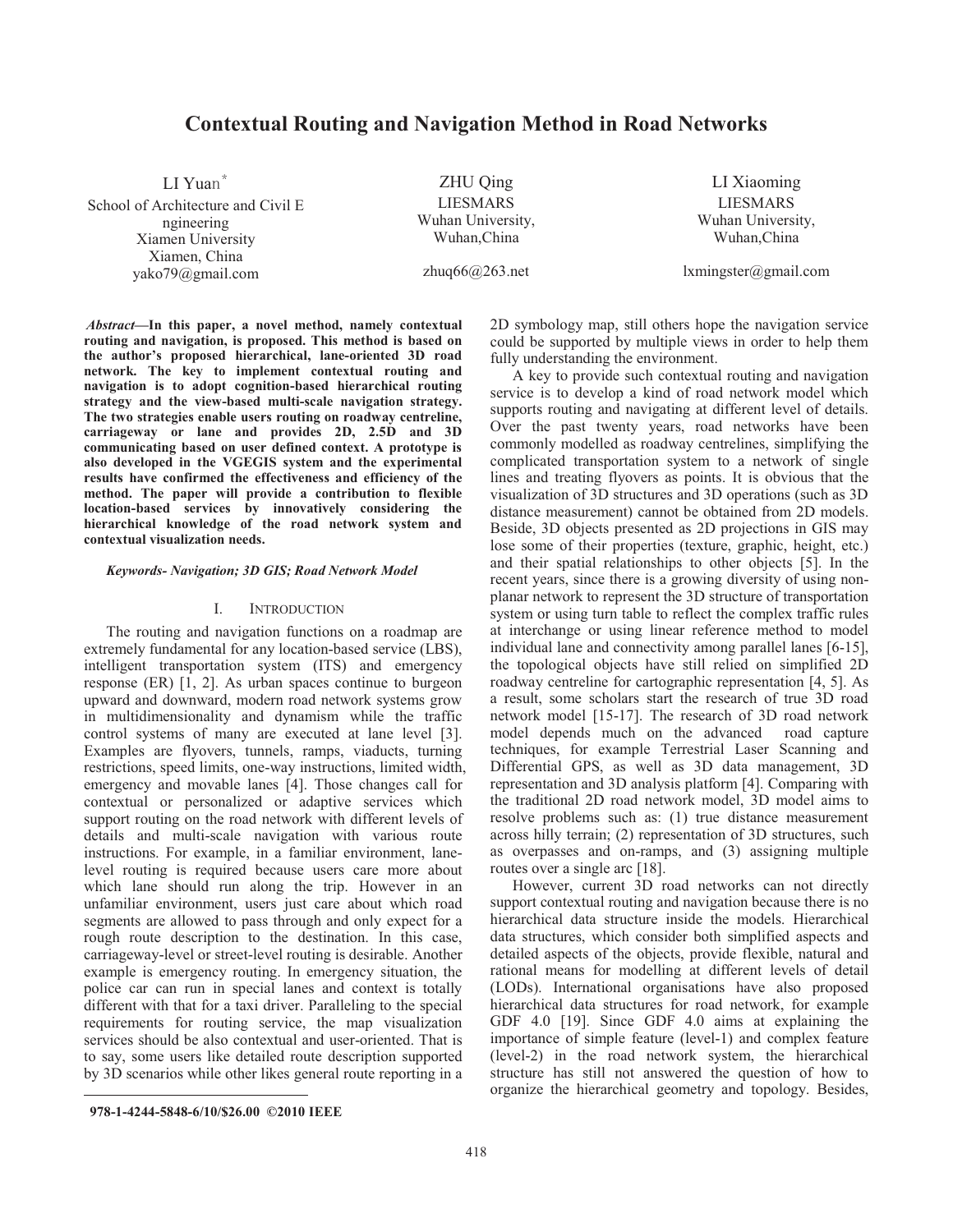GDF 4.0 is a concept model and the implementation issues are still vague.

In this paper, a hierarchical, lane-oriented 3D road network model will be briefly introduced in Section 2. The new model will provide a foundation for contextual routing and navigation. Based on the model, Section 3 discusses two related methods, namely cognition-based hierarchical routing and view-based multi-scale navigation. Section 4 covers the implementation issues of contextual routing and navigation. Finally, concluding remarks at presented in Section 5.

## II. HIERARCHICAL, LANE-ORIENTED 3D ROAD NETWORK MODEL

Referring to GDF 4.0 [19] and CRNM model [6], hierarchical, lane-oriented 3D road network model, shortly HL-3DRNM, is proposed [5]. A huge difference between GDF 4.0 and HL-3DRNM is that the new model considers three geometric and topological level of road network. HL-3DRNM also treats lane geometry and lane topology as the minimum modelling elements, which are not considered in CRNM model.



network model

As shown in Fig. 1, there are three levels of topological structures to model the road network system, namely roadway centreline (R\_C), carriageway (C\_C) and lane centreline (L\_C). Correspondingly, there are three levels of geometric structures, namely rod segment, carriageway and lane ribbon. The geometry and topology elements are linked by intersection, which are reflected as a zone for geometric representation and reflected as a node for topologic analysis. Jointed with the non-geometry object (Street), the hierarchical data structures can be used for contextual routing and navigation by providing the functions of hierarchical network analysis and multi-scale visualization.

## III. CONTEXTUAL ROUTING AND NAVIGATION

Relying on the proposed hierarchical, lane-oriented 3D road network model, the contextual routing and navigation method will be introduced. Context is a widely used term in the fields of science and with many meanings [20, 21]. From the cartographic point of view, context is closely related to the purpose of a map [22]. In this paper, the term "context" is defined as "the psychological environment of users and the degree of familiarity with their surroundings". The purpose of the contextual routing and navigation should be that user who works with context-aware map application should just describe his context instead of defining map content and symbology as it is common in a traditional approach to cartographic representation. Special types of context for routing and navigation are "A: Role", "B: Situation" and "C: Needs" (Fig. 2). For example, "user is a taxi driver" and "user is a policeman" describe the same object, i.e. user role. "User is unfamiliar with the traffic situation" and "user is in crisis management" describe the same context type "Situation". "Needs" describe the requirements for map visualization at different levels of details.



Figure 2. Types of context for routing and navigation.

In this paper, in order to support the different types of context, contextual routing and navigation will use the strategies of cognition-based routing method and the viewbased multi-scale navigation method.

## *A. Cognition-based Hierarchical Routing*

According to the principle of human spatial cognitive [23] and the definition of the proposed HL-3DRNM, the road network system can be abstracted as three hierarchies, from macroscopic roadway centreline, to mesoscopic carriageway, and to microscopic lane. The natural rule also shows that the macroscopic level includes general information as well as minimum data volume, while the microscopic level contains more detail information and undoubtedly will require more computing resources. The knowledge about the road network hierarchy will be beneficial in both multi-scale routing applications and faster lane-oriented microscopic routing. That means that if we need a lane-based route, it does not need to compute on the huge lane-based topological network. Instead, it is possible to find a rough route on the macroscopic network first, and then narrow down to a local microscopic network in order to refine the lane-based topological network. The solutions will minimize the network searching space as well as providing hierarchical routing results. Based on these discoveries, a new kind of hierarchical routing method, namely cognition-based hierarchical routing, is defined. The most difference between the cognition-based hierarchical routing and other hierarchical routing method [24-29] (for example road classbased hierarchical routing and map scale-based hierarchical routing) is that the former considers the detailed road information at all level from roadway centreline, to carriageway, and to lane.

As shown in Fig. 3, the first strategy considers the hierarchical structure as different road classes, for example, primary road, secondary road and local road. The hierarchical route prefers primary roads, based on the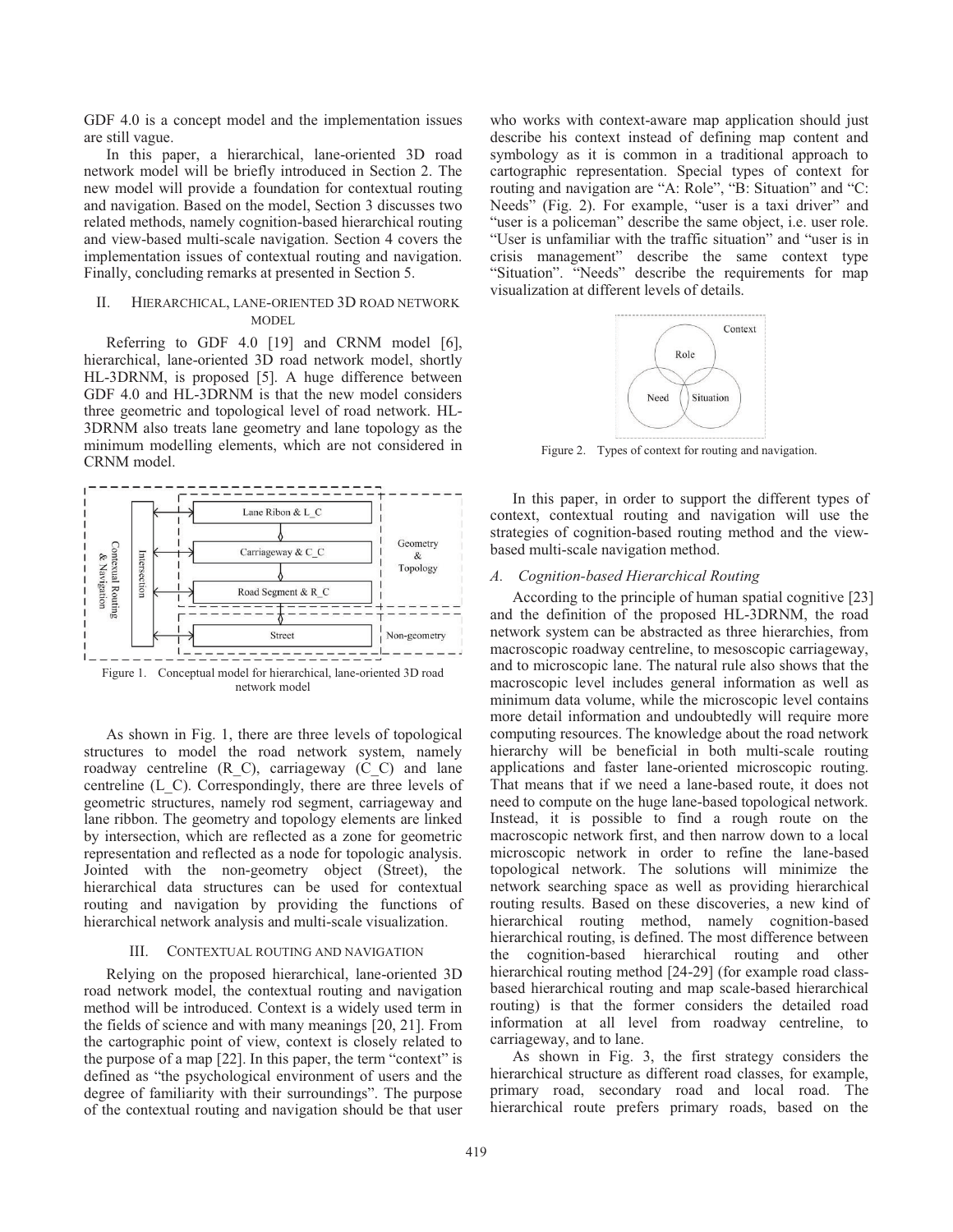assumption that such delays are less on primary roads. Creating a hierarchical route also takes less processing time than an exact route, especially over large urban networks. The second strategy considers the hierarchical structure as different map scales, for example, 1:10 000, 1:5000, and 1:2000. This strategy is mainly employed for large road networks (like at provincial level) because all the network data in a large-scale map would be quite huge but not necessary in route computing. Searching a hierarchical route from one place in a city to another city will also takes less processing time than on a local map. It is obvious that the two hierarchical routing strategies aim at different application domains: the road class-based hierarchical routing has reduced the search space in urban road networks by utilizing the road class information, while the map scalebased hierarchical routing has reduced the search space among urban road networks by utilizing the different scale maps, but both strategies could never provide routes at three levels of details.



Figure 3. Comparison of the different hierarchical routing strategies

Cognition-based hierarchical routing strategy resolves the problem by three steps. First, it computes on the macroscopic structure of the road network. In this step, 1) the road network is made up with 2D roadway centrelines; 2) the complicated flyover is highly abstracted as a topologic node; 3) the road segment is bi-directional; 4) ignore the restriction at the interchange, use Euclidean distance as the weight for road segment; 5) global search, calculate the street-based routes. Second, it computes on the mesoscopic structure of the road network. In this step, 1) the road network is made up with 2.5D carriageways; 2) the flyover is abstracted as several links and nodes; 3) the road segment is directional; 4) turning restriction is enabled at interchanges, use average travel time as the link weight; 5) local search, calculate the carriageway-based route from the street-based routes. Third, it computes on the microscopic structure of the road network. In this step: 1) the road network consists of 3D lane ribbons; 2) the detail feature of the road surface, including texture and traffic signal, can be recognized; 3) the land ribbon is directional; 4) intersection zone is made up with several turning links, each link owns real travel time; 5) local search,

calculate the lane-based route from the carriageway-based route.

However, as shown in Fig. 4 (a, b), since the routing operation adopts the same starting and ending point, the routing results for the roadway centreline-based network and the carriageway-based network are not exactly the same. This problem is mainly due to the complicated situation of the road network because urban road systems are almost onedirectional but in the roadway-centreline network the assumption is that the road is bi-directional and the flyover is usually modelled as a single point. Thus, it is unable to build the relationship between the roadway centreline-based route and carriageway-based route. However, the relationship between the carriageway and lane can be maintained in a fixed way.



As a result, a practical model of the cognition-based hierarchical routing is adjusted as two steps: Step 1 on a carriageway-based topological network and Step 2 on a lanebased topological network. The first step considers the average travel time of each directional carriageway. The topologic network is derived from the carriageway centreline. The relationship of the topology and geometry of a carriageway is one-to-one. In this step, a carriageway-based route will be generated first with the support of the traditional Dijkstra routing algorithm. The second step considers the travel time of each lane on a single carriageway. The lane-based topological network is also derived from the carriageway centreline but the relationship of the topology and geometry is many-to-one. It is obvious that the purpose of step 2 is to refine the route at lane level and minimize the search spaces to a great extent.

## *B. View-based Multi-scale Navigation*

In most cases, the user enters an origin and destination, and the navigation system responds by providing driving directions/instructions to get from the specified origin to the specified destination [30]. However, there is a trade-off between the speed and accuracy of navigation information. For example, if the system provides the user with a rough description of the route, the system will spend less time organizing and visualizing the lower dimensional navigation environment. On the other hand, if a 3D navigation environment is required, the system will spend more time on the processing of huge volumes of data. Another trade-off between clarity and completion is also very common. That means, the users would like to get full information about the navigation environment but at the same time, they also need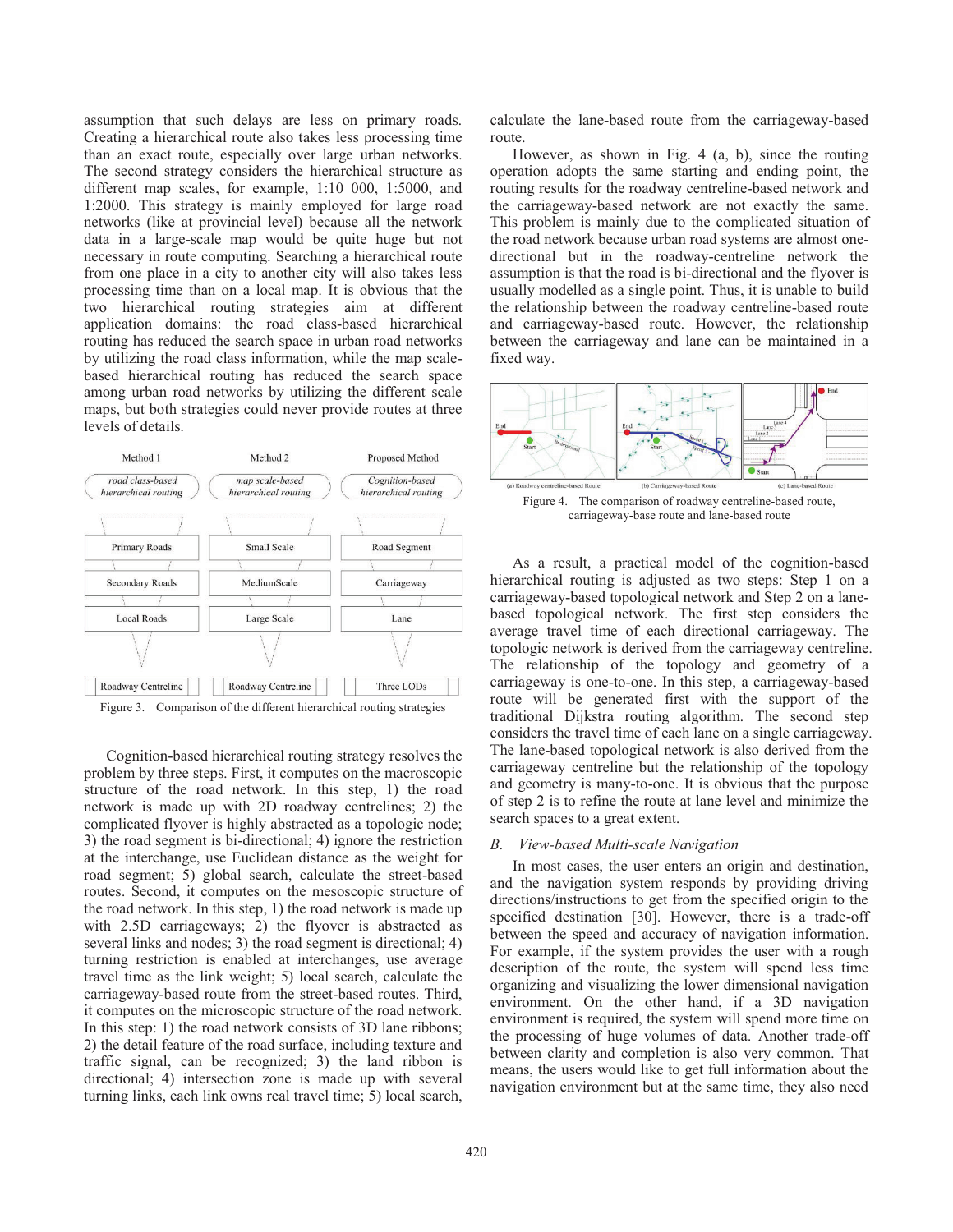a simple, concise and contextual visualization for the environment.

A solution is to provide contextual navigation supported by multi views and multi-scale visualization. "View-based" refers to Goodchild's three views of navigation. "Multiscale" means the information management method, corresponding to the levels of details. View-based multiscale contextual navigation is therefore, a process of adapting map applications to a particular user's context by highlighting context-relevant spatial information in different scale and different level of details. The first step for implementing view-based multi-scale navigation is to build the multi-scale dataset, linking with three kinds of sub-data: multi-scale landmark data, multi-granularity attribute data and hierarchical network data. The multi-scale landmark data are divided into 2D, 2.5D and 3D, which consist of different levels of detail (LOD). For example, a hospital has been modelled as three types, one is 3D model with texture, one is 2.5D box with colour, and one is 2D footprint. Multigranularity attributes describes the characters of the objects at different level of details. For example, "left lane speed" and "average lane speed" shows different granularity, and the relationship among different granularity can be constructed through "Foreign Key", for example "CarriagewayID". The multi-granularity attribute data is mainly used for map visualization at different scale. When the semantic relationships are predefined, it can be also used for attribute derivation. For example, the left lane speed is 1.2 times of average lane speed. Hierarchical network data play a key role in the view-based multi-scale navigation service for the multi-scale landmark and multi-granularity data are all related to hierarchical network.

As shown in Fig. 5, the three modes of views are created, namely map view, navigation view and behaviour view: In the map view: the global navigation scenarios are provided; it is a static view and characterized by: 1) showing the integrated street name and related street information; 2) relating to 2D landmarks. In the navigation view: 1) the road network is 2.5D carriageways and a flyover is visually one point; 2) the traffic flows are one-directional; 3) the landmarks along the route are extended to 2.5D and related information such as building attributes are attached by a single colour. For example, the red colour represents business buildings and yellow means residential. In the behaviour view: 1) the road network is made up with elongated regions with texture; 2) lane-related traffic information and road attributes, such as turning restrictions at interchanges, and speed restrictions are dynamically visualized.



Figure 5. Conceptual model for View-based Multi-scale Navigation

The purpose of the view-based multi-scale navigation has many benefits: first of all, navigation-related information has been classified in order to satisfy different scales of applications. Such classification also facilitates the better management of the navigation knowledge according to the users needs. Secondly, the optimum is to pass the user the most actual data in an understandable, uncomplicated and clear way, meeting the user's needs by filtering out the unhelpful information. The user can choose which kinds of view and navigation content are best suited for their environment, and it is flexible enough for the user to switch between the different views.

## IV. PROTOTYPE AND IMPLEMENTATION ISSUE

The prototype was built on a 3D GIS software  $VGEGIS6.0 - developed by Wuhan University in China.$ The development environments are Visual C++6.0 and OpenGL. The sample data are a series of main roads, including roadway centreline, carriageway, lane ribbon, and intersection zone.

The first step is to derive carriageway from the basic roadway centreline network. Given the number of carriageway, it is possible to create the related carriageway centreline by offsetting the pre-defined distance. Take Fig. 6 as an example, each main road contains two directional carriageway and the offset distance is determined by the road width, however, the ramps are one-directional and each only contain one carriageway. There are two methods to create the connectivity among the carriageways: using buffering zone and using available intersection zone. Using intersection zone is a direct way to organize the network connectivity but it needs special field works. Buffering zone is an interactive way by defining the centre point of the circle and its radius. After the intersection zone or buffering zone are created, each carriageway has been assigned a unique ID, including In CarriagwayID, Out CarriagwayID, Bi CarriagwayID in order to explain their roles in the network connectivity. The connectivity inside the intersection zone or buffering zone can be automatically created by defining special rules such as: the node of In\_CarriagwayID (the one which locates close to intersection zone or buffering zone) can link to each nodes of Out\_CarriawayID or Bi\_CarriagwayID (the one which locates close to intersection zone or buffering zone).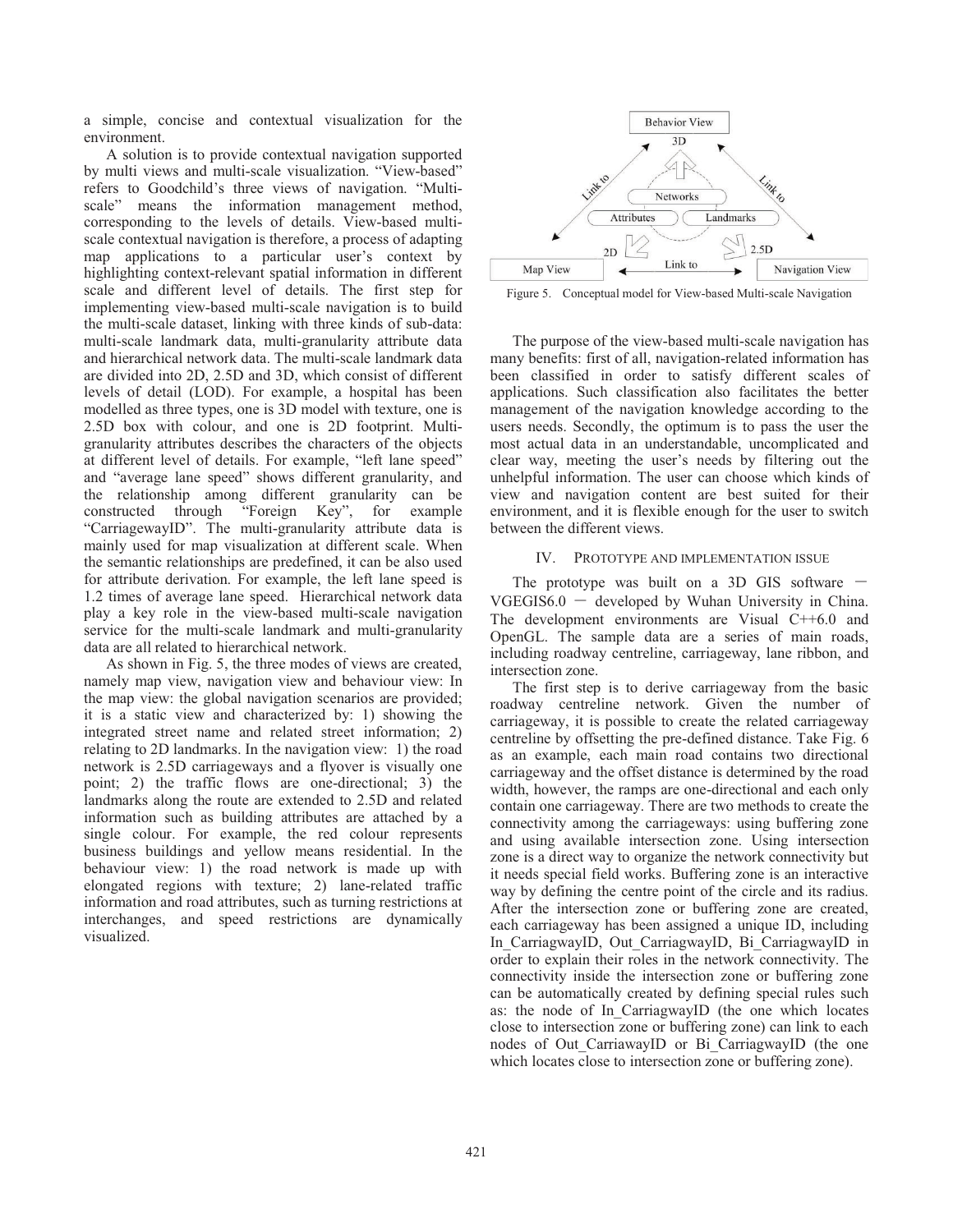

Figure 6. An example of deriving carriageway from roadway centreline

The second step is to derive the lanes from carriageway. Given the number of lanes on a carriageway, lanes (physical lane) can be reproduced from the carriageway link, while the relationship between the lane link and carriageway link is simultaneously established. The lane-to-lane relationship should be maintained by gathering the turning information among lanes with the support of aerial images or on-site surveys. For example, inputting how many left lane and right lane, the allowed travel speed for each lane, etc. The lane-tolane connectivity is created by adding virtual lanes to the lane-based network. Taking Fig. 7 as an example, each right lane (derived from In Carriageway) only links to its neighbour right lane (derived from Out\_Carriageway) in order to take right turn, each left lane links to its two neighbour left lanes (derived from Out\_Carriageway) in order to take left turn and U-turn. The traffic rules can be also flexibly changed by real traffic situation.



In this paper, the effect of hierarchical routing is also testified. Taking an interchange as an example, if each carriageway is defined as containing three lanes (Leftturn/U-turn, Go-through, and Right-turn), the number of virtual lanes for a lane-based routing is 48. However, in hierarchical networks the number of virtual lanes is only three because the use of hierarchical knowledge of road network has minimizing the lane-level search space. For a small sample network with three interchanges, the numbers of nodes and links at carriageway level are 26 and 27, and the numbers of nodes and links dynamically created at the lane-level are only 33 and 42. The computational times of both routing algorithms include the time for deriving the physical lane, building the virtual lane and discretizing lanes among parallel lanes; for the hierarchical routing algorithm

the total computational time is 11 ms. For a complicated urban road network, the advantages of using hierarchical routing will be more obvious.

The next implementation is to expand the traditional single-view navigation model to a multi-view navigation model. This expansion facilitates the maximum transmission of the navigation-related information as well as eliminating the contradiction between an abundance of information and the simplicity of navigation views. In Fig. 8, multi-scale navigation views provide different levels of detail, including geometry, attributes and traffic information. In the map view, the global navigation scene is presented as a 2D orthographic projection, where the names of main streets and buildings along the street have been figured out. In the navigation view, the local navigation scene is presented as a 2.5D axis projection, where the location of the moving objects is visualized in a more detailed manner. The landmarks along the designed route are coloured in order to reveal their building type, such as administrative buildings. The relationship of the two parallel carriageways of one street has been discerned and traffic control information at each interchange is attached to the scene. In the behaviour view, the 3D models and virtual instructions are taken into consideration. From this view, the feeling of immersion can be strengthened and navigation parameters such as travel speed can be added. Some extra strategies, such as using buffer 1 and buffer 2 to select special objects can be also achieved in the view-based multi-scale navigation.



Figure 8. an example of organizing objects into view-based multi-scale navigation

## V. CONCLUSION

This paper discusses the importance, method and implementation of developing a contextual routing and navigation method in a large-scale road network system. The character of contextual routing and navigation has been summarized from two aspects in this paper: on the one hand, it provides routing on the road network with different levels of details, from roadway centreline to carriageway and to lane. On the other hand, it provides multi-scale navigation supported by different route instructions. The needs for contextual routing and navigation have challenged the traditional routing and navigation method from all aspects:

1) The method of cognition-based hierarchical routing is quite new. Traditional hierarchical routing methods have two types: one is Road class-based hierarchical routing and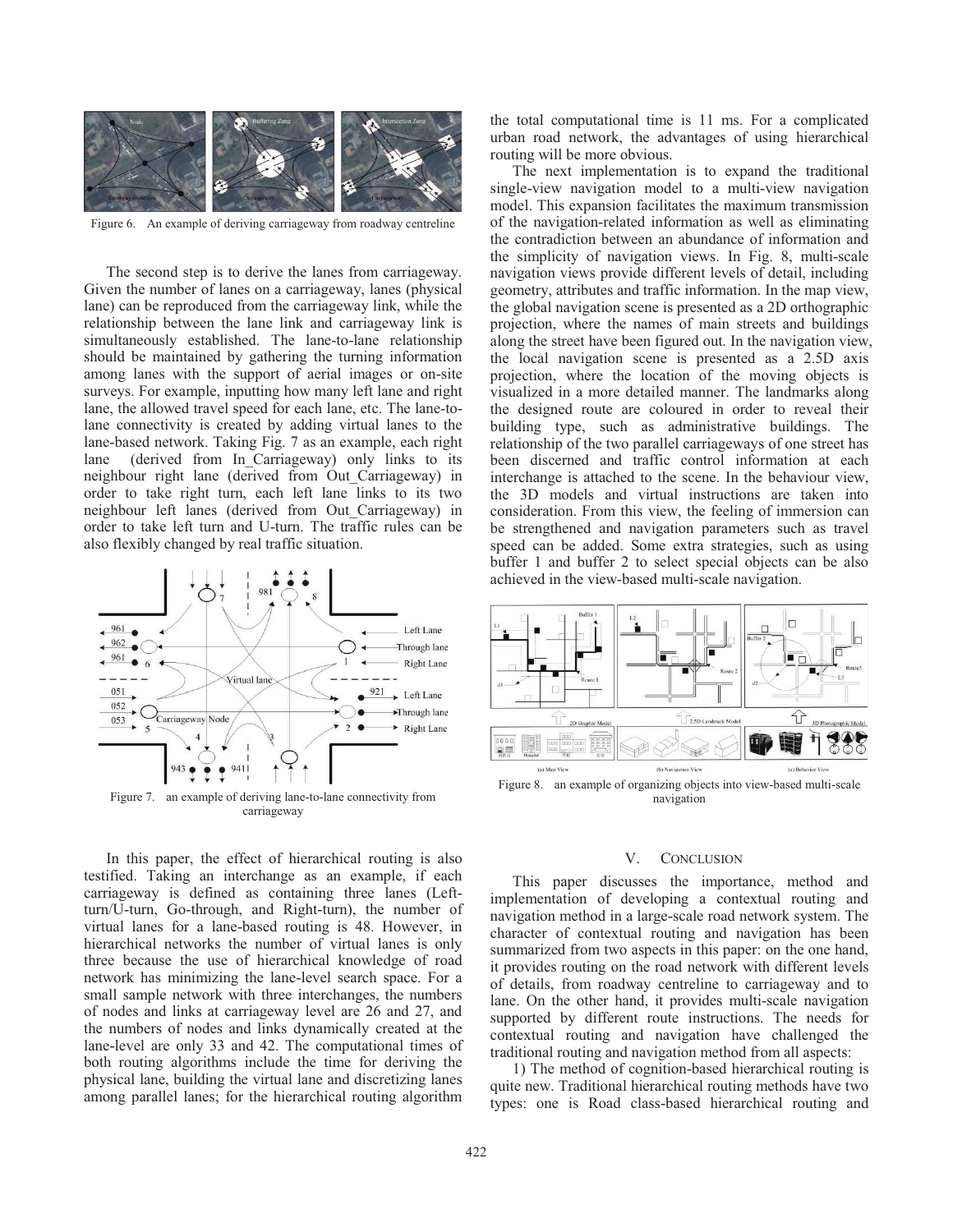another is Map scale-based hierarchical routing, but both have not yet considered the detailed road information at lane level. Instead, cognition-based hierarchical routing method bases on the principle of human spatial cognitive, the road network system have been abstracted as cognitive hierarchies, from macroscopic roadway centreline, to mesoscopic carriageway, and to microscopic lane. Thus, it enables routing on different topological network. Besides, the new cognition-based method will speed up lane-level routing efficiency by minimizing the lane-level searching space. The implementation results have testified the advantages of hierarchical routing over normal lane-based routing by comparing the number of virtual lanes at an interchange and computational efficiency between a lane-based routing and hierarchical routing.

2) The method of view-based multi-scale navigation method makes the contextual navigation service operational. Comparing with the traditional navigation method which usually adopts 2D GIS system, the proposed new method decomposes the complicated routing instruction into 2D, 2.5D and 3D view as well as highlights context-relevant spatial information in different scale and different level of details. The prototype has illustrated the concept of multiscale navigation views which expands traditional 2D single navigation views into Goodchild's map view, navigation view and behaviour view.

The implementation results show the efficiency of the proposed methods; however, in real practice, the tasks of gathering all the information on the three levels of network are huge. Besides, real transportation system is far more complicated than the sample data, for example, 3D flyover and cloverleaf, the proposed method just provide an initial solution for real 3D routing and navigation. In the next step, the methods of automatically generating hierarchical network topology and attributes from the lane-based network are also to be discussed. Other further research areas can be started to automatically generalize the 3D geographic features in order to reduce the redundancy of the multi-scale dataset. Also, depending on the context of the navigation, different types of objects should be defined as landmarks. The procedure to detect the potential landmarks in the 2.5D navigation view is by analysing the dataset with data mining techniques to discover unique objects. The criteria for landmark selection can be based on information about semantics (use, function) and geometry of the object itself (area, form, edges), but also information about topology (e.g. neighbourhood relations to other buildings and other object groups) and orientation of the buildings (towards north, next road, neighbour) [31]. The behaviour view requires landmarks in more detailed formats and mainly focuses on "road furniture", such as traffic lights and pedestrian crossings.

#### ACKNOWLEDGMENT

The work described in this paper is supported by 863 project (2008AA121601), the National Natural Science Foundation of China (40801158) and Open Research Fund of State Key Laboratory of Information Engineering in Surveying, Mapping and Remote Sensing (WKL(07)0301).

#### **REFERENCES**

- [1] G. Ghiani, F. Guerriero, G. Laporte, and R. Musmanno, "Real-Time vehicle routing: solution concepts, algorithms and parallel computing strategies," European Journal of Operational Research, vol. 151(1), 2003, pp. 1-11.
- [2] T.J. Cova and J.P. Johnson, "A Network Flow Model for Lane-based Evacuation Routing," Transportation Research Part A: Policy and Practice, vol. 37(7), 2003, pp. 579-604.
- [3] Q. Zhou and W. Zhang, "A Preliminary Review on 3-dimensional City Model," Proc. Asia GIS 2003 Conference, 2003, Wuhan.
- [4] Y. Li, "3D Hierarchical Road Network," GIM International, vol. 22(8), 2008, pp. 49.
- [5] Q. Zhu and Y. Li, "Hierarchical, lane-oriented 3D Road Network Model," International Journal of Geographical Information Science, vol. 22(5), 2008, pp. 479-505.
- [6] X. Li and H. Lin, "A Trajectory-Oriented Carriageway-Based Road Network Data Model, Part 1: Background," Geo-spatiaI Information Science, vol. 9(1), 2006, pp. 65-70.
- [7] Y. Liu, Y. Xu, Z. Gui, J. Zheng, and S. Qin, "Feature-based Two Level Structure Road Network Model for Navigation," Proc. IEEE 2005 International Geoscience and Remote Sensing Symposium (IGARSS'05), 2005, Seoul.
- P. Fohl, K.M. Curtin, M.F. Goodchild, and R.L. Church, "A Non-Planar, Lane-Based Navigable Data Model for ITS," Proc. 7th International Symposium on Spatial Data Handling, 1996, Delft, Netherlands.
- [9] S. Malaikrisanachalee and T.M. Adams, "Lane-based Network for Transportation Network Flow Analysis and Inventory Management," TRR Journal of the Transportation Research Board, (1935), 2005, pp. 101-110.
- [10] S.J. Bespalko, J. Sutton, M.M. Wyman, J.A. Van Der Veer, and A.D. Sindt, "Linear referencing systems and three dimensional GIS," Proc. Annual meeting of the transporation research board, 1998.
- [11] H. Demirel, "A Generic Data Model Proposal For Multi-Dimensional Road Object," International Achives of Photogrammetry, Remote Sensing and Spatial Information Sciences, vol. 35(4), 2004, pp. 1312- 1317.
- [12] N. Koncz and T.M. Adams, "A Data Model for Multi-dimensional Transportation Location Referencing Systems," URISURISA, vol. 14(2), 2002, pp. 27-41.
- [13] K.J. Dueker and J.A. Butler, "GIS-T Enterprise Data Model with Suggested Implementation Choices," Journal of the Urban and Regional Information Systems Association, vol. 10(1), 1998, pp. 12- 36.
- [14] J. Gottsegen, M. Goodchild and R. Church, "A conceptual navigable database model for intelligent vehicle highway systems," Proc. GIS/LIS Conference, 1994, Phoenix, pp.371-380.
- [15] X.-q. Zuo, Q.-q. Li and B.-s. Yang, "3D Data Model of Transportation Network in City," Proc. MIPPR 2005: Geospatial Information, Data Mining, and Applications, 2005, Wuhan, China.
- [16] S.J. Bespalko, M.M. Wyman and J.C. Sutton, "The Need for a Formal GIS-T Model," Proc. 4th Annual NCGIA Symposium on Interoperable Geographic Information Systems, 1997, Santa Barbara.
- [17] F. Lu, C. Zhou and Q. Wan, "Implementation of a Feature-based Non-planar Database for Urban Traffic Networks," Acta Geodaetica et Cartograhica Sinica, vol. 31(2), 2002, pp. 182-186.
- [18] H.J. Miller and S.L. Shaw, GIS-T Data Models, Oxford: Oxford University Press, 2001.
- [19] R. Essena and V. Hiestermann, ""X-GDF"- the ISO model of Geographic information for ITS," Proc. ISPRS Workshop on Service and Application of Spatial Data Infrastructure, XXXVI(4/W6), 2005, Hangzhou.
- [20] T. Reichenbacher, "Adaptive methods for mobile cartography," Proc. the 21 st International Cartographic Conference, 2003, Durban, South Africa, pp.1311-1323.